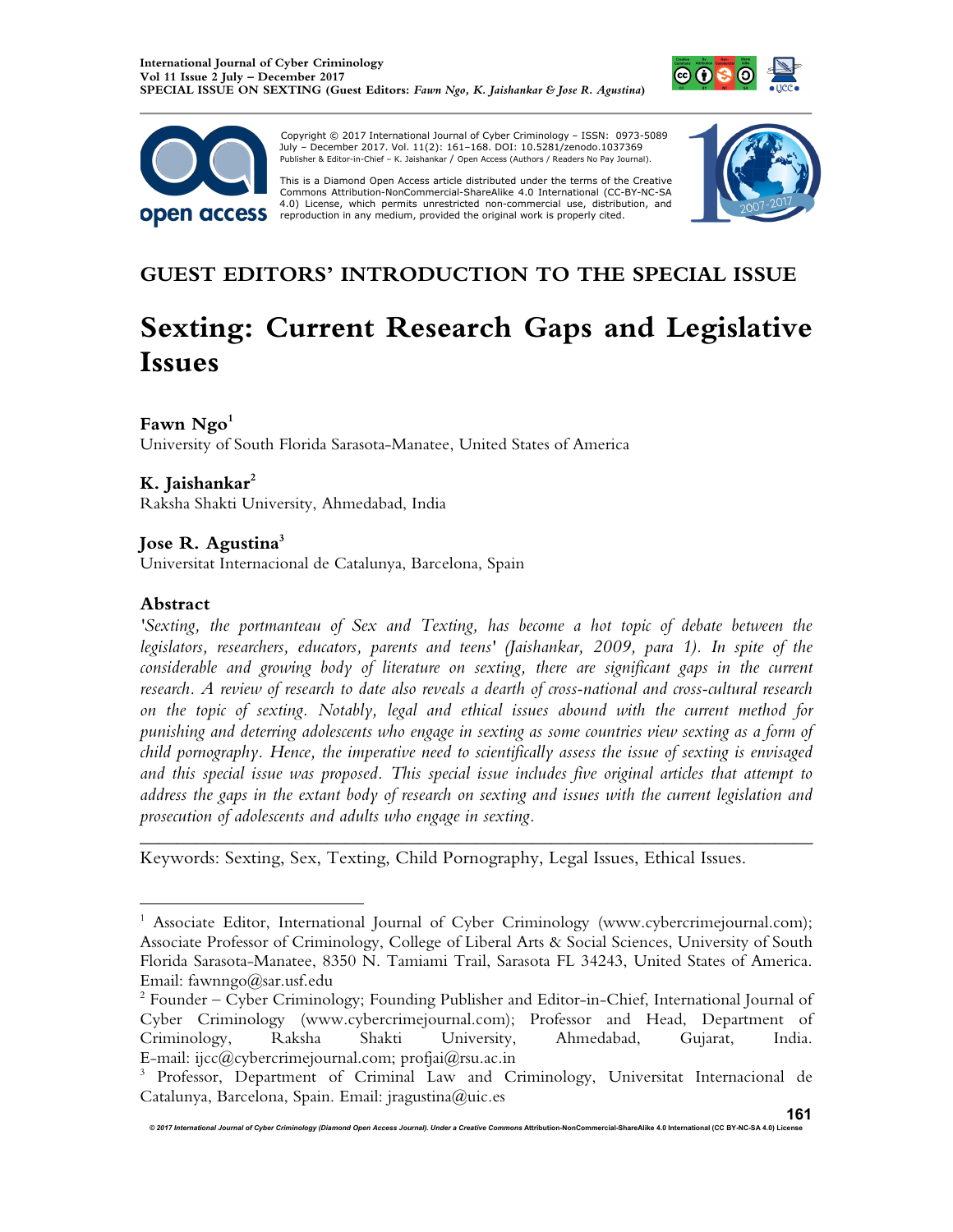*Ngo, Agustina & Jaishankar – Guest Editors' Introduction to the Special Issue - Sexting: Current Research Gaps and Legislative Issues* 

#### **Introduction**

"Sexting" became an official dictionary definition in 2009 when the Online Macquarie Dictionary adopted it among 85 new words (Gaylord, 2011). Sexting, a portmanteau of "sex" and "texting," (Jaishankar, 2009) is usually defined as sending, receiving, or forwarding sexually explicit messages or nude, partially nude, or sexually suggestive digital images of one's self or others via a cell phone, e-mail, Internet, or Social Networking Service (Brown et al., 2009; Calvert, 2009; Corbett, 2009; Dilberto & Mattey, 2009; Halder & Jaishankar, 2014; Jaishankar, 2009, Walker & Moak, 2010). Sexting is a global phenomenon (Agustina & Gómez-Durán, 2012; Halder & Jaishankar, 2014). Reports of sexting have been documented in the United States, United Kingdom, Australia, Canada, and China (Jolicoeur & Zedlewski, 2010). In the United States, while the act of sexting is not prohibited when photos are shared between consenting adults, sexting becomes a legal problem when an underage person engages in the act or in cases involving sexual photos of minors.

#### **Prior Research on Sexting**

In the last decade, interests in the topic of sexting have culminated in a sizable and growing body of research. In particular, researchers and scholars have explored the *prevalence of sexting* (Dake et al., 2012; Drouin & Landgraff, 2012; Fleschler Peskin et al., 2013; Gordon-Messner et al., 2012; Henderson & Morgan, 2011; Lenhart, 2009; Lounsbury, Mitchell & Finkerhor, 2011; Mitchell et al., 2012; Rice et al., 2012; Strassberg et al., 2013; Temple et al., 2012), *motivations for sexting* (Drouin et al., 2013; Englander, 2011; Henderson & Morgan, 2011; Kopecký, 2011; Martinez-Prather & Vandiver, 2014; Parker et al., 2013), *correlates of sexting* (Agustina& Gómez-Durán, 2016; Dake et al., 2012; Delevi & Weisskirch, 2013; Dir, Cyders & Coskunpinar, 2013; Drouin & Landgraff, 2012; Ferguson, 2011; Gordon-Messner et al., 2012; Klettke, Hallford, & Mellor, 2014; Marcum, Higgins & Ricketts, 2014; Mitchell et al., 2012; Rice et al., 2012; Strohmaier, Murphy & DeMatteo, 2014; Temple et al., 2012; Weisskirch & Delevi, 2012), *attitudes toward sexting* (Ferguson, 2011; Strassberg et al., 2013; Weisskirch & Delevi, 2012), and *perceived outcomes of sexting* (Comartin, Kernsmith & Kernsmith, 2013; Dir et al., 2013; Drouin et al., 2013; FleschlerPeskin et al., 2013; Henderson & Morgan, 2011; Kopecký, 2011; Weisskirch & Delevi, 2012).

While it is not possible at this time to determine the true prevalence of sexting due to inconsistent terminology, inappropriate sampling frame, and inaccurate interpretation employed in prior research (Lounsbury, Mitchell & Finkerhor, 2011), there is evidence that sexting is more prevalent among adults than adolescents as well as both adults and adolescents are receiving texts more than sending them (Klettle et al., 2014). There is also evidence that sexting tends to occur within a committed relationship and among adolescents. Peer pressure and social norms are the main motivators for them to engage in sexting (Dake et al., 2012; Strohmaier, Murphy & DeMatteo, 2014). Pertaining to the correlates of sexting, findings from prior research indicate that being sexually active, reporting pleasure in sex, having multiple sex partners, having unprotected sex, and experiencing forced intercourse are significant predictors of sexting (Dake et al., 2012; Dir et al., 2013; Gordon-Messner et al., 2012; Rice et al., 2012; Temple et al., 2012).

Findings from prior research also reveal that individuals engaging in sexting report higher frequency of drinking alcohol and using drugs, smoking cigarettes, engaging in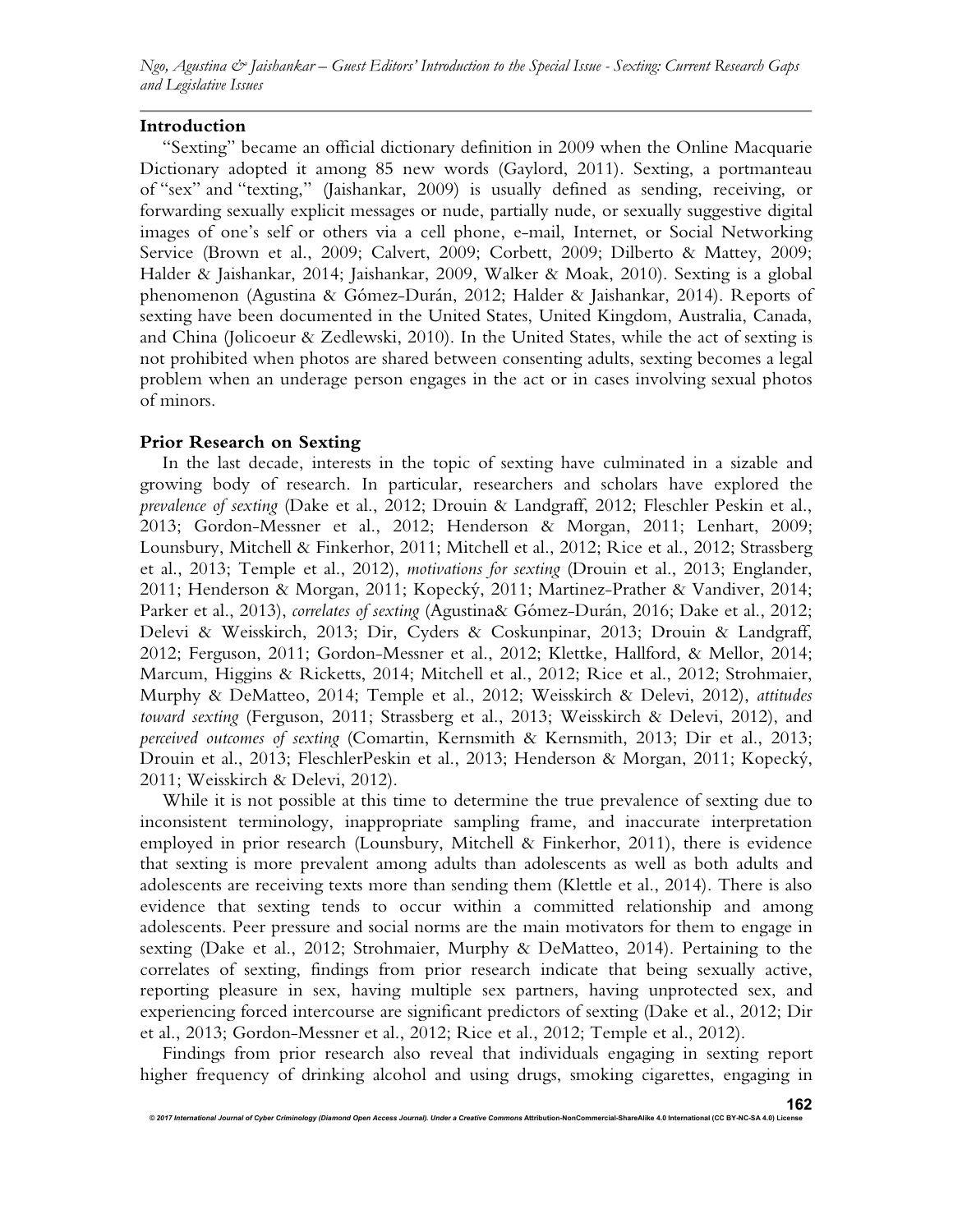

binge drinking, being bullied, suffering from depression, having suicidal ideation, and displaying impulsive behavior (Benotsch et a., 2013; Dake et al., 2012; Dir et al., 2013). Being African American, living in a single-parent household, displaying histrionic traits, and having positive attitudes toward sexting also increase the likelihood of individuals engaging in sexting (Dake et al., 2012; Ferguson, 2011).

Notably, while prior research has found that individuals who sext tend to agree that sexting could have potential adverse effects (Henderson & Morgan, 2011; Kopecký, 2011; Weisskirch & Delevi, 2012), many who sext report that they experienced few negative social and legal consequences as a result of the behavior (Strohmaier et al., 2014). Further, relating to perceptions on sanctions for sexting, in one study involving a sample of community members, the authors uncovered that the majority of surveyed participants would support requiring the offender to register as a sex offender in cases involving a youth or young adult consensually sent or received a nude photo of a minor (Comartin et al., 2013). With regards to the prosecution of minors who engage in sexting, in a study involving a sample of college students, the authors report that one third of the participants would endorse the prosecution of teen sexting, another third would oppose such prosecution, and the final third expressed that the prosecution of teen sexting should depend on certain factors (Strohmaier et al., 2014).

### **Current Legislation on Sexting**

As O'Connor, Drouin, Yergens and Newsham (this issue) discuss in their paper, there is considerable variation among legislations and penalties associated with the prosecution and defense of sexting crime in the United States and abroad. Notably, because sexting is a relatively new phenomenon, state legislatures and prosecutors have been struggling with how to punish and deter teens engaging in this behavior. Overall, there is no clear consensus on how sexting cases should be handled either in the United States or internationally, and not all states or international countries have adopted laws that specifically address sexting and/or revenge porn (Halder & Jaishankar, 2013). Many jurisdictions rely heavily on archaic laws that, at least in sexting cases, are pieced together to deal with this new technological phenomenon. With regard to revenge porn, there is better legislative support. However, the reality is that there are numerous contradictions in the law and inconsistencies among the jurisdictions, as well as inequitable, highly-varied results for teenage sexting defendants (Ibtesam, 2017). There is also no clear consensus among the states about who should get prosecuted, what defenses apply, and what content should be criminalized (Hoffman, 2011)

In the United States, pressure to curb what appears to be a widespread increase in sexting among adolescents and the potential harmful consequences resulting from such behavior, couple with a lack of detailed legislation or case law on the phenomenon, have forced prosecutors in some states to pursue child pornography charges against juveniles who sext. Consequently, the question as to whether charging adolescents who choose to exchange self-produced images under child pornography laws is a sensible legal approach to the problem has been raised. According to legal scholars, when state legislators drafted the current child pornography laws, the phenomenon of sexting, or even the possibility of sexting, was unquestionably outside of the realm of their imagination and anticipation (Jolicoeur & Zedlewski, 2010). Legal scholars have also argued that child pornography, which generally involves subjecting children to unimaginable harm in the creation of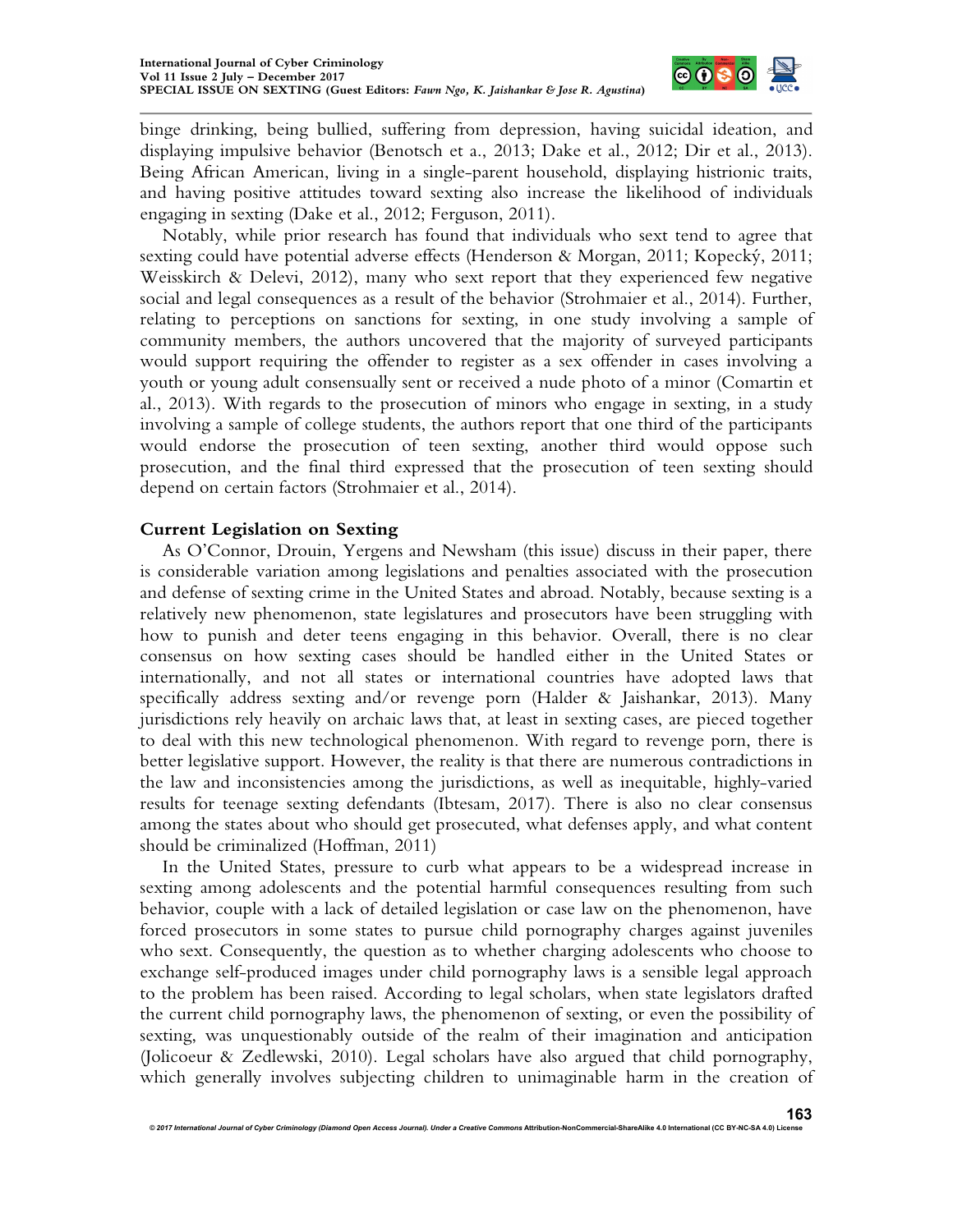sexual images, differs significantly from sexting, which tend to involve teens who choose to sext pictures of themselves and more importantly, they were not harmed or abused during the process of taking the images (Eraker, 2010).

#### **Overview of the Special Issue**

In spite of the considerable and growing body of literature on sexting, there are significant gaps in the current research. For instance, in addition to a lack of reliable information on the true prevalence of sexting, very little is known about the role of individual differences as well as the applicability of existing general theories of crime and delinquency in accounting for sexting. A review of research to date also reveals a dearth of cross-national and cross-cultural research on the topic of sexting. Relatedly, legal and ethical issues abound with the current method for punishing and deterring adolescents who engage in sexting.

This special issue includes five original articles that attempt to address the gaps in the extant body of research on sexting and issues with the current legislation and prosecution of adolescents and adults who engage in sexting.

The first article by Crimmins and Seigfried-Spellar examines the relationship between sexting and low self-esteem, moral foundations, and individual differences using a sample of adults recruited through Amazon's Mechanical Turk. The authors also explore the prevalence of different methods employed for sexting (i.e., traditional text messages vs. mobile application), types of image/video used for sexting (i.e., semi-nude vs. nude), and the recipient (e.g., boyfriend vs. stranger) and content of the sent image/video (e.g., face, masturbating).In addition to providing support for the finding generated from prior research that sexting tend to occur within a committed relationship as well as sexting appears to be a normal and healthy aspect of relationships among adults, the work by Crimmins and Seigfried-Spellar highlights the relevance and importance of individual differences in understanding sexting. Similar to research studies on crime and delinquency that have documented that individuals who break the law tend to be impulsive, risk taking, insensitive to others, and do not consider future consequences, the authors found individuals who engaged in sexting displayed higher levels of sensation-seeking and negative urgency (i.e., impulsivity) relative to individuals who did not engage in this behavior. Although Crimmins and Seigfried-Spellar did not propose researchers and scholars to evaluate the applicability of general theories of crime and delinquency (e.g., strain, control, and social learning) in accounting for sexting, their work certainly pave the way for such endeavor.

The second article by Marganski addresses the issue of a lack of cross-national studies in the extant literature on sexting. Employing a sample of American and Polish university students, the author examined personal and situational factors that influence sexting behavior. Marganski found that relative to Polish university students, American students reported higher levels of sexting and relative to American female students, American male students displayed higher levels of normalization of intimate behaviors occurring through technology (i.e., knowing someone who sexted, using technology to facilitate hookup encounters, etc.). Marganski also found that relative to American male students, American female students with higher risk exposure (e.g., witnessing someone being mistreated by a partner on social networking sites) were more likely to engage in sexting. The work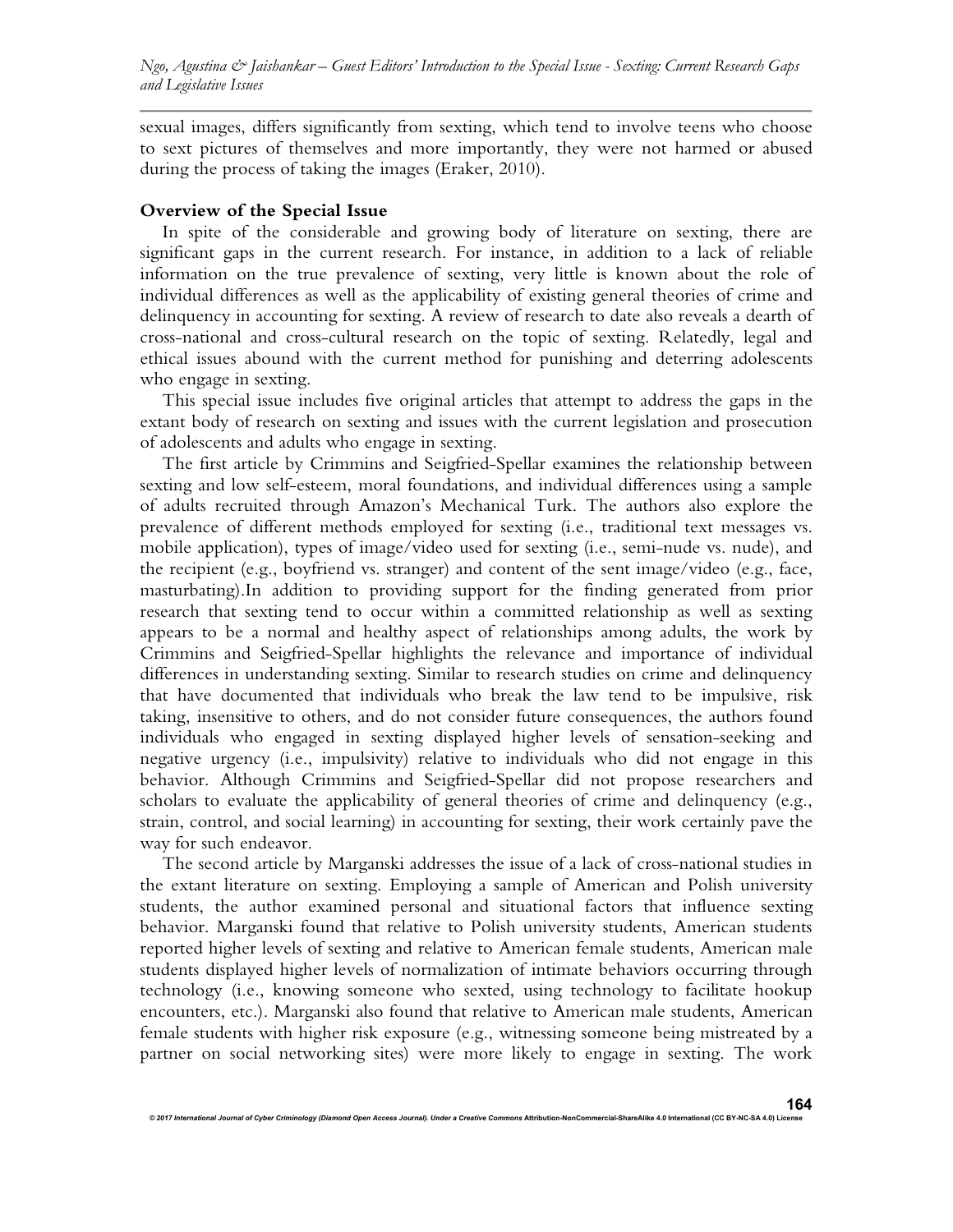

undertaken by Marganski suggests that there are gender- and culturally-specific pathways to sexting and hence, more cross-national and cross-cultural research is warranted.

The third article by Hasinoff focuses on a topic that has been overlooked in prior research on sexting: the treatment of victims and perpetrators of sexting in the media. In her article, Hasinoff provided an in-depth qualitative discourse analysis of Adam Allen's case, an 18-year old who was convicted of distributing child pornography because he forwarded explicit photos of his former girlfriend to her family, friends, and teachers and who, as a result of his error in judgment, had to register as a sex offender in Florida. Hasinoff's work reminds us of the import of the Crime Victims' Movement and the need and challenge before us to draft legislations on sexting that will strike the right balance between limiting an individual's behavior but at the same time allowing the person to make and learn from his or her mistakes.

The remaining two articles center on the current legislation and prosecution of sexting. Specifically, O'Connor, Drouin, Yergens and Newsham compared and contrasted sexting laws currently implemented in the 50 states and the District of Columbia of the United States. The authors also compared and contrasted sexting laws from the United States with the laws currently employed in the United Kingdom, Canada, Australia, New Zealand, and South Africa. The authors' analyses reveal considerable variations in the prosecution of adolescent offenders who engage in sexting among the states in the United States as well as across national borders. The authors called for more uniform legislation and prosecutorial decisions across jurisdictions in the United States and abroad as well as more compassionate and sound legal responses to adolescent sexting.

The last article by Sweeny and Slack proposes that rape shield laws currently applied to sexual assault and discrimination cases be extended to cases involving sexting. The authors traced the history of rape shield laws in four common law countries, the United States, United Kingdom, Canada, and Australia, and argued that given the main objective of these laws is to protect victims from the emotional distress of being cross-examined about their sexual history on the witness stand, these laws are applicable and should be implemented in cases involving sexting.

#### **Conclusion**

According to the results from several survey polls (Cox Communications, 2009; Lenhart, 2010; Mitchell et al., 2012; Phippen, 2009; The National Campaign to Prevent Teen and Unplanned Pregnancy, 2008), the practice of sexting has become common among young adults and well-ingrained in today's teen culture. Whether sexting is merely the latest fad or a permanent, lasting expression of intimacy and sexuality remains to be seen. In the interim, the prevalence of sexting and the potential severity of its consequences, particularly for adolescents and young adults, warrant scientific examination and the construction of sound and effective legislation and policies to address the problem. With this special issue, we have attempted to address the current gaps in the extant scholarship on sexting and highlight issues with current legislation and prosecution of sexting. Although we acknowledge that questions still outnumber answers, we hope this special issue will serve as an impetus for further research on sexting as well as greater efforts to address the problem.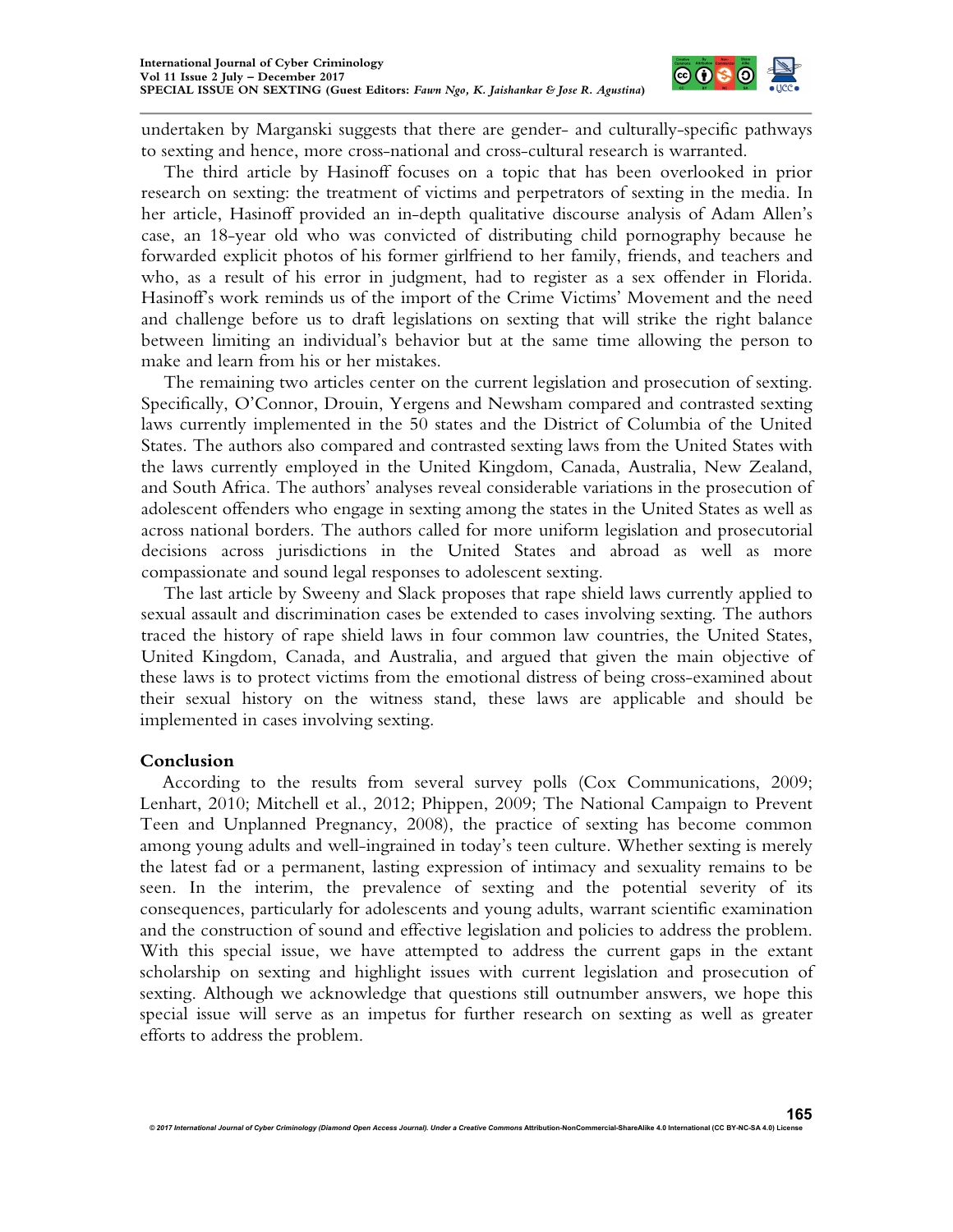*Ngo, Agustina & Jaishankar – Guest Editors' Introduction to the Special Issue - Sexting: Current Research Gaps and Legislative Issues* 

#### **References**

- Agustina, J. R., & Gómez-Durán, E.L. (2012). Sexting: Research Criteria of a Globalized Social Phenomenon. *Archives of Sexual Behavior*, *41*, 1325.
- Agustina, J. R., & Gómez-Durán, E.L. (2016). Factores de riesgo asociados al sexting como umbral de diversas formas de victimización. Estudio de factores correlacionados con el sexting en una muestra universitaria. *IDP. Revista de Internet, Derecho y Política*, *22*, 32–58.
- Benotsch, E. G., Snipes, D. J., Martin, A.M., & Bull, S. S. (2013). Sexting, substance use, and sexual risk behaviour in young adults. *Journal of Adolescent Health*, *52*, 307–313.
- Brown, J. D., Keller, S., & Stern, S. (2009). Sex, sexuality, sexting, and sex ed: Adolescents and the media*. The Prevention Researcher*, *26*, 12–16.
- Calvert, C. (2009). Sex, cell phones, privacy, and the first amendment: When children become child pornographers and the Lolita effect undermines the law. *Common Law Conspectus: Journal of Communications Law and Policy*, *18*, 1–65.
- Comartin, E., Kernsmith, R., & Kernsmith, P. (2013). "Sexting" and sex offender registration: Do age, gender, and sexual orientation matter? *Deviant Behavior, 34*, 38– 52.
- Corbett, D. (2009). Let's talk about sext: The challenge of finding the right legal response to teenage practice of "sexting." *Journal of Internet Law*, *13*, 3–8.
- Cox Communications & National Center for Missing & Exploited Children, (2009). Teen online & wireless safety survey: cyberbullying, sexting, and parental controls. Retrieved from http://web.archive.org/web/20100107065200/http://www.cox.com/ takecharge/safe\_teens\_2009/media/2009\_teen\_survey\_internet\_ and\_wireless\_safety.pdf.
- Dake, J. A., Price, D. H., Mazriaz, L., & Ward, B. (2012). Prevalence and correlates of sexting behaviour in adolescents. *American Journal of Sexuality Education*, *7*, 1–15.
- Delevi, R., & Weisskirch, R. S., (2013). Personality factors as predictors of sexting. *Computers in Human Behavior*, *29*, 2589-2594.
- Dilberto, G., & Mattey, E. (2009). Sexting: Just how much of a danger is it and what can school nurses do about it? *NASN School Nurse*, *24*, 262–267.
- Dir, A. L., Coskunpinar, A., Steiner, J. L., & Cyders, M. A. (2013). Understanding Differences in Sexting Behaviors across Gender, Relationship Status, and Sexual Identity, and the Role of Expectancies in Sexting. *Cyberpsychology, Behavior and Social Networking*, http://dx.doi.org/10.1089/cyber.2012.0545.
- Dir, A. L., Cyders, M. A., & Coskunpinar, A. (2013). From the bar to the bed via mobile phone: A first test of the role of problematic alcohol use, sexting, and impulsivityrelated traits in sexual hookups. *Computers in Human Behavior*, *29*, 1664–1670.
- Drouin, M., & Landgraff, C. (2012). Texting, sexting, and attachment in college students' romantic relationships. *Computers in Human Behaviour*, *28*, 444–449.
- Drouin, M., Vogel, K. N., Surbey, A., & Stills, J. R. (2013). Let's talk about sexting, baby: Computer-mediated sexual behaviors among young adults. *Computers in Human Behavior*, *29*(5), 25–30.
- Englander, E. (2012). Low risk associated with most teenage sexting: A study of 617 18 year-olds. Retrieved from http://webhost.bridgew.edu/ marc/SEXTING%20AND%20COERCION%20report.pdf.

*© 2017 International Journal of Cyber Criminology (Diamond Open Access Journal). Under a Creative Commons* **Attribution-NonCommercial-ShareAlike 4.0 International (CC BY-NC-SA 4.0) License**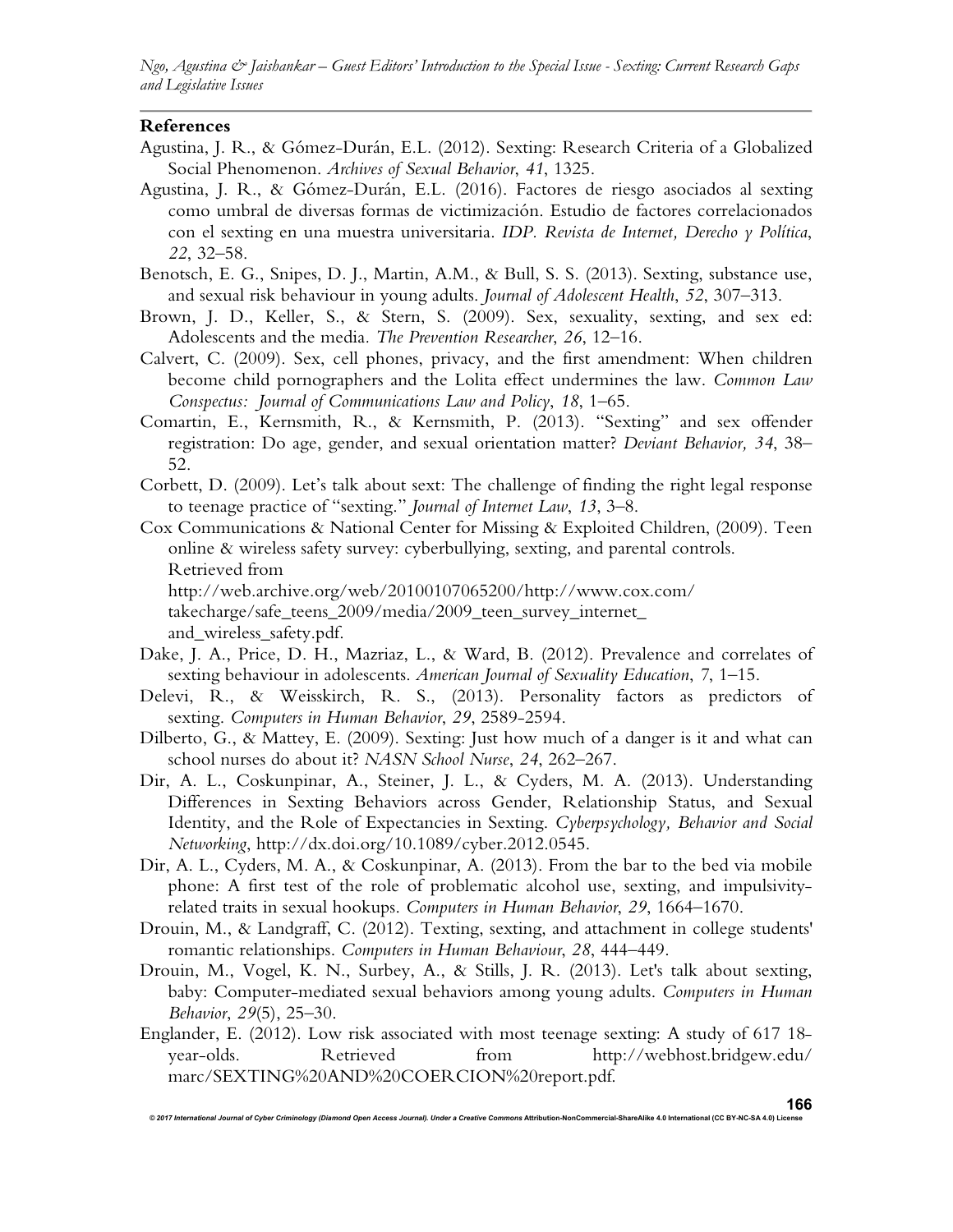

- Eraker, E. C. (2010). Stemming sexting: sensible legal approaches to teenagers' exchange of self-produced pornography. *Berkeley Technology Law Journal*, *25*, 555-596.
- Ferguson, C. J. (2011). Sexting behaviours among young Hispanic women: Incidence and association with other high-risk sexual behaviours. *Psychiatric Quarterly*, *82*, 239–243.
- Fleschler Peskin, M., Markham, C. M., Addy, R. C., Shegog, R., Thiel, M., & Tortolero, S. R. (2013). Prevalence and patterns of sexting among ethnic minority urban high school students. *Cyberpsychology, Behavior and Social Networking*, http://dx.doi.org/10.1089/cyber.2012.0452.
- Gaylord F. S. (2011). Sex, cells, and Sorna. *William & Mary Law Review, 52*, 1717-1746.
- Gordon-Messer, D., Bauermeister, J. A., Grodzinski, A., & Zimmerman, M. (2012). Sexting among young adults. *Journal of Adolescent Health*, *52*, 301–306.
- Halder, D., & Jaishankar. (2013). Revenge Porn by Teens in the United States and India: A Socio-legal Analysis. *International Annals of Criminology*, *51*(1-2), 85-111.
- Halder, D., & Jaishankar, K. (2014). Teen Sexting: A Critical Analysis on the Criminalization Vis-À-Vis Victimization Conundrums. *The Virtual Forum Against Cybercrime (VFAC) Review*, Korean Institute of Criminology, July/August 2014, *1*(6), 26-43.
- Henderson, L., & Morgan, E. (2011). Sexting and sexual relationships among teens and young adults. *McNair Scholars Research Journal*, 7. doi: http://scholarworks.boisestate.edu/mcnair\_journal/vol7/iss1/9.
- Jaishankar, K. (2009). Sexting: A new form of victimless crime? *International Journal of Cyber Criminology*, *3*(1), 21-25.
- Jolicoeur, M. & Zedlewski, E. (2010). Much ado about sexting (Report no. NCJ 230795). Retrieved from National Criminal Justice Reference Service website: https://ncjrs. gov/pdffiles1/nij/230795.pdf.
- Klettke, B., Hallford, D. J., & Mellor, D. J. (2014). Sexting prevalence and correlates: A systematic literature review. *Clinical psychology review*, *34*, 44-53.
- Kopecký, K. (2011). Sexting among Czech preadolescents and adolescents. *New Educational Review*, *28*, 39–48.
- Lenhart, A. (2009). *Teens and sexting.* Washington, DC: Millennials: A Portrait of Generation Next, PEW Internet & American Life Project, PEW Research Center.
- Lenhart, A. (2010). Teens, adults and sexting: data on sending and receipt of sexually suggestive nude or nearly nude images by Americans. Retrieved from Pew Internet and American Life Project website: http://www.pewinternet.org/2010/10/23/teensadults-and-sexting-data-on-sendingreceiving-sexually-suggestive-nude-or-nearlynude-photos-by-americans.
- Lounsbury, K., Mitchell, K. J., & Finkerhor, D. (2011). The true prevalence of sexting. Retrieved from. http://unh.edu/ccrc/pdf/Sexting%20Fact%20Sheet%204\_ 29\_11.pdf.
- Marcum, C. D., Higgins, G. E., & Ricketts, M. L. (2014). Sexting Behaviors among Adolescents in Rural North Carolina: A Theoretical Examination of Low Self-Control and Deviant Peer Association. *International Journal of Cyber Criminology*, *8*(2), 68-78.
- Martinez-Prather, K. & Vandiver, D. M. (2014). Sexting among teenagers in the United States: A retrospective analysis of identifying motivating factors, potential targets, and the role of the capable guardian. *International Journal of Cyber Criminology*. 8(1), 21-35.

```
Mitchell, K. J., Finkerhor, D., Jones, L. M., & Wolak, J. (2012). Prevalence and
```